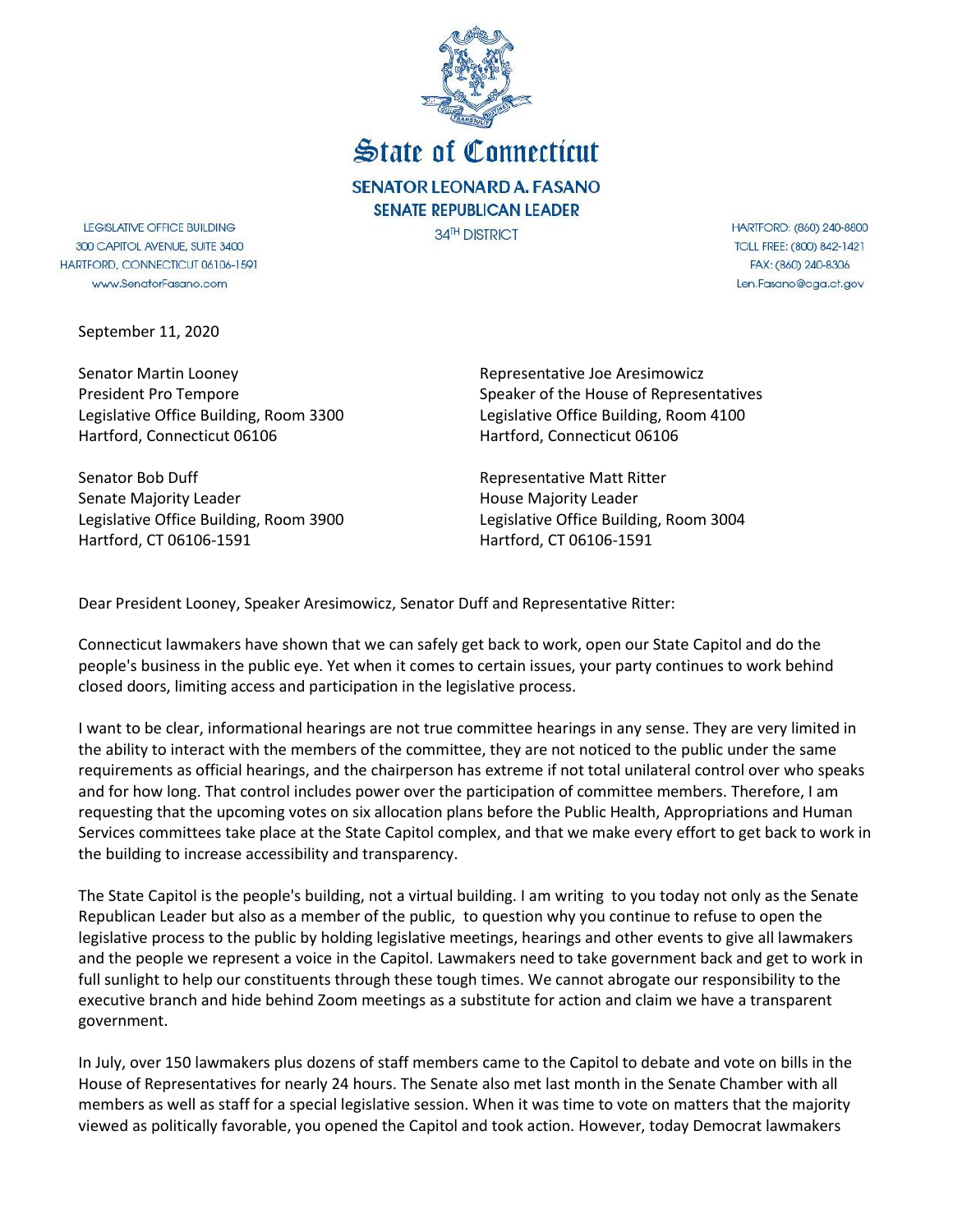President Looney, Speaker Aresimowicz, Senator Duff and Representative Ritter September 11, 2020 Page 2

continue to hold much smaller legislative proceedings, including committee meetings, "listening sessions", voice votes and other legislative events on virtual platforms, refusing to reopen the people's building, thereby limiting full transparency and access. In addition, your caucuses have indicated you are content with allowing the Governor to continue with full emergency powers with no legislative oversight. There has been no interest shown in involving the legislature in the emergency management of the state. Once again, while you have opened our doors when it's politically convenient or favorable for you, you have kept those same doors shut when it comes to making politically difficult decisions.

If it was safe to bring lawmakers together for a meeting last week to discuss the governor's extension of his emergency powers, why are other committee meetings still being held virtually? At the meeting of the public health emergency declaration committee, Democrat leaders talked about the ability to go into a special session at any time to change an executive order. Democrats also highlighted a long list of meetings that are taking place virtually among some members at the Capitol. If you stand by your statements, why are only some legislative events being held at the Capitol complex but others allowed to continue in less than accessible and transparent virtual spaces?

The Speaker of the House has also made it clear that he believes, and I agree with him, that we have reached a point where it is safe for high school football to take place in the fall. A special session is also being planned for September around the same time a vote is anticipated on the six allocation plans. If it is safe for young athletes to play football, and safe to hold a full session of the legislature with hundreds of people in the building, it would be inconsistent to argue it's not safe to hold a smaller allocation plan meeting and votes in person.

I expressed my concerns over the block grant allocation plan votes that took place last month, but agreed to let the committees try the virtual voting process as long as it was clear it was not intended to set a precedent. If you watched that vote perhaps you now understand my concern for the chaos and lack of clarity associated with virtual votes. I understand that even a Democrat co-chair of one of the committees made a statement during the meeting's technical issues stating that there's clearly a reason why votes should be held in person. If you have watched any other meetings you will also notice lawmakers being cut off quite frequently, limiting conversation and debate. Yet we continue to see listening sessions and legislative events being scheduled to take place via virtual channels only and issues arising. For example, a listening session was held by three committees last week and multiple lawmakers including myself were not sent correct log in information and could not access the session and participate in the conversation. I want to be clear for the record our caucus does not recognize any of these "meetings" as meeting the spirit of the public hearing requirements of the "People's Building."

Virtual meetings also do not take into account those who do not have access to technology to participate. Not everyone has a computer or internet access. Many who do have a computer may share that device with multiple people in their household, including children engaging in digital learning, and therefore may not be able to access a legislative conversation.

When the Capitol is open and lawmakers are working in the building, the public has unique access to be a part of the legislative process. They can stand outside our doors holding a sign or speak about a message that can reach a far greater number of us in one instant than any virtual communication.